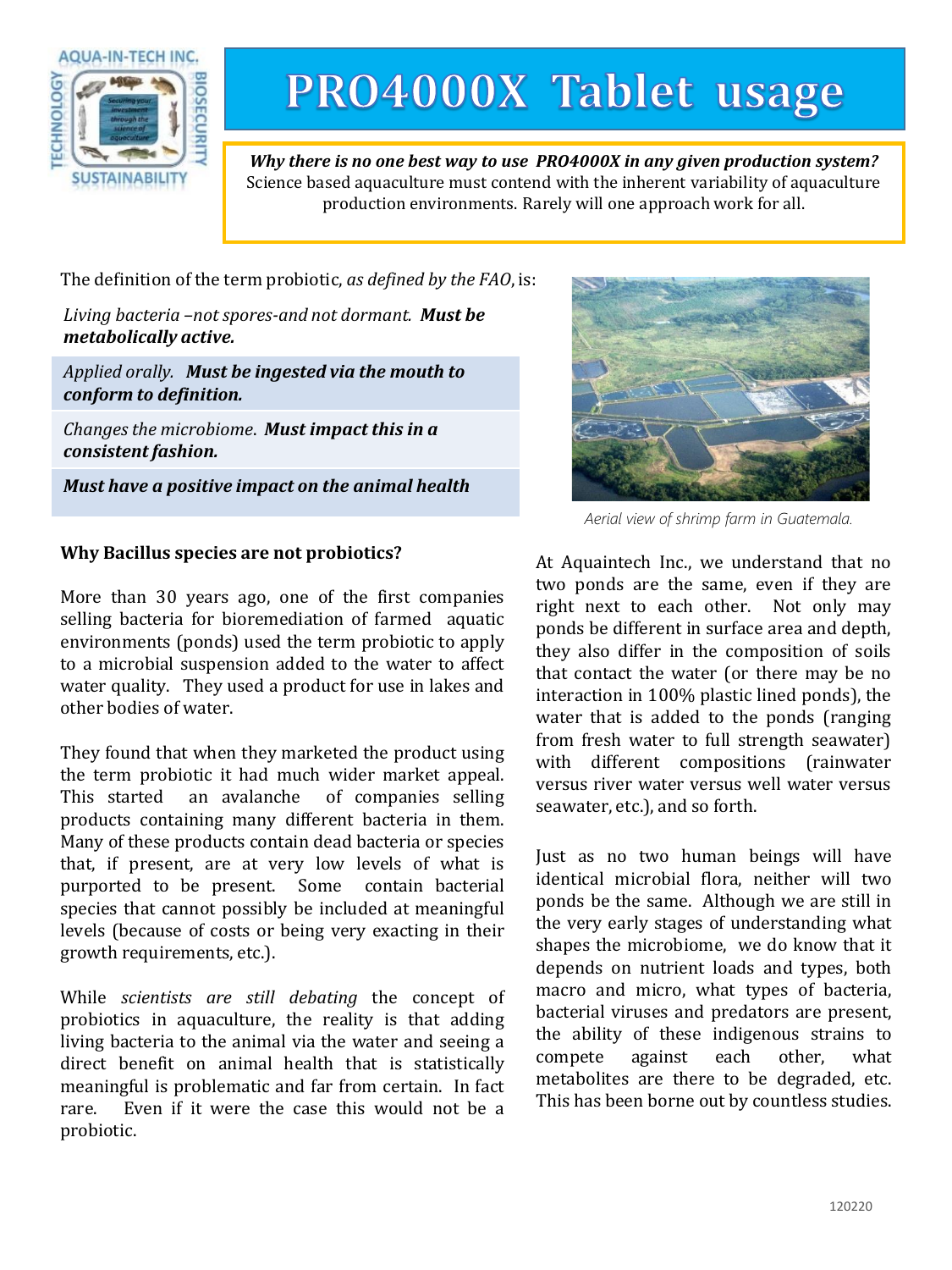

# **PRO4000X Tablet usage**

### *Why there is no one right way to use the tablets.*

### **Facts that shape this are:**

Living bacteria are not in any way akin to chemicals where the activity is consistent at a given level of application. Bacteria grow and as they do, so does their range of activity.

**Water** and sediments have large numbers of bacteria, viruses (including bacteriophages that infect and kill bacteria), algae, fungi, protozoa and metazoans in them. This can range well into the tens of millions per ml of water or sediment. The composition will vary.

**Ponds** are dynamic with nutrients and water being input at a variable rate. Outputs are also dynamic.

The microorganisms in PRO4000X are strains of **naturally occurring bacteria** that have been selected for the ability to digest organic matter. As with all bacteria, They have preferred sources of nutrients and environmental conditions that allow for optimal growth.

They **must be added repeatedly** as they do not colonize the pond ecosystem long term (no products sold today do). After the spores germinate (hatch) due to the presence of water in an environment conducive to optimum growth and where needed levels of nutrients are present, they experience a burst of activity digesting the nutrients and eventually return to a steady state level. At some time thereafter they must be re-added as they are intruders, and the microbiome pushes hard against them.

| <b>Dav</b> |  |  |  |  |  |  | 0   7  14  28  42  56  70  84   94   105   112   121   128   135   142   Total |  |
|------------|--|--|--|--|--|--|--------------------------------------------------------------------------------|--|
| Week       |  |  |  |  |  |  | 2 4 6 8 10 12 13 15 16 17 18 19 20                                             |  |
| Amount     |  |  |  |  |  |  | 15 15 15 20 25 30 35 40 45 50 55 60 75 100 100 680                             |  |

The **above table** is a starting point for a low to medium intensity density farms over the course of a production cycle. These are not fixed application rates. Only guidelines to start from.

**There are many** nutrients present in ponds and we want to make sure that the levels of nutrients in the ponds never become the immediate limiting factor affecting the surge of bacterial growth. We suggest that before this surge occurs (typically within 24 hours after the product is added to the ponds) a source of organic carbon should be added as this tends to be the limiting factor. Molasses used to be considered a good source of this, although due to the ability of vibrio strains to grow on simple sugars, it is now widely held that one should use more complex carbohydrates such as fermented rice, wheat bran, soybean meal, etc.